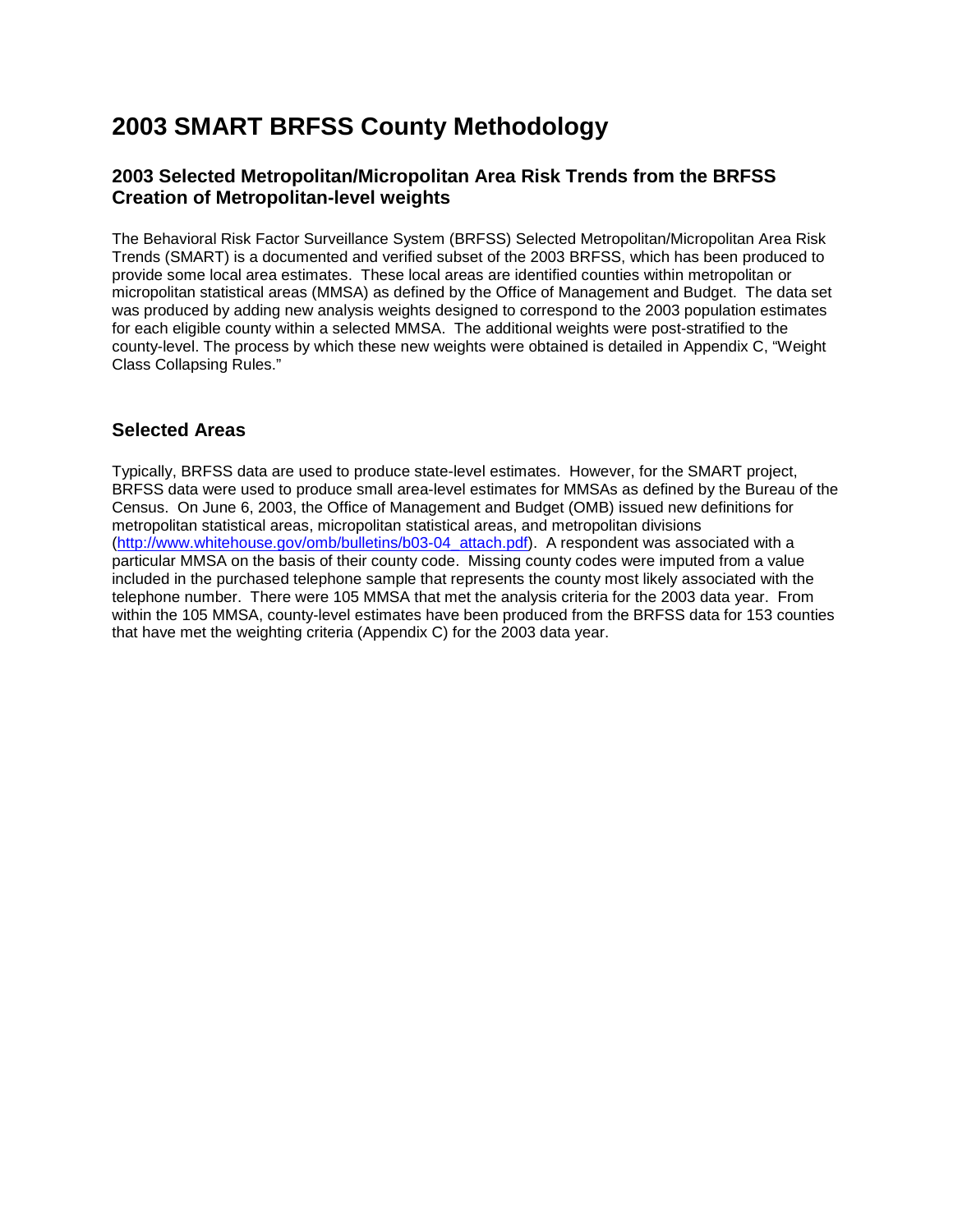### **Appendix A: List of Variables added to the 2003 Data**

#### **Data Documentation for the 13 Variables Added to the 2003 BRFSS Data**

- ADJCNTY County-level post-stratification weight. This factor is multiplied by the design weight (\_WT2) to get the final County-level weight (\_CNTYWT).
- ADJCN\_SS County-level post-stratification split-sample weight. This factor is multiplied by the design weight ( $WT2$ ) to get the final county-level split sample weight ( $CNTWTSS$ ). This variable is missing for respondents who do not live in Cook County, DuPage County, or Lake County, IL areas, the only counties within a metropolitan statistical area with adequate sample size to provide a split sample weight.
- AGE CNTY– age categories used to set up the initial weighting classes for the county-level weights.
	- $1 18 24$
	- $2 25 34$
	- $3 35 44$
	- $4 45 54$
	- $5 55 64$
	- $6 65 +$
- AGE\_C\_F age categories used in the final weighting classes for the county-level weights.
	- $1 18 24$  $2 - 25 - 34$  $3 - 35 - 44$  $4 - 45 - 54$  $5 - 55 - 64$  $6 - 65 +$ 7 – 18-34  $8 - 35 - 54$  $9 - 55 +$  $10 - 18 - 44$  $11 - 45+$  $19 - 35+$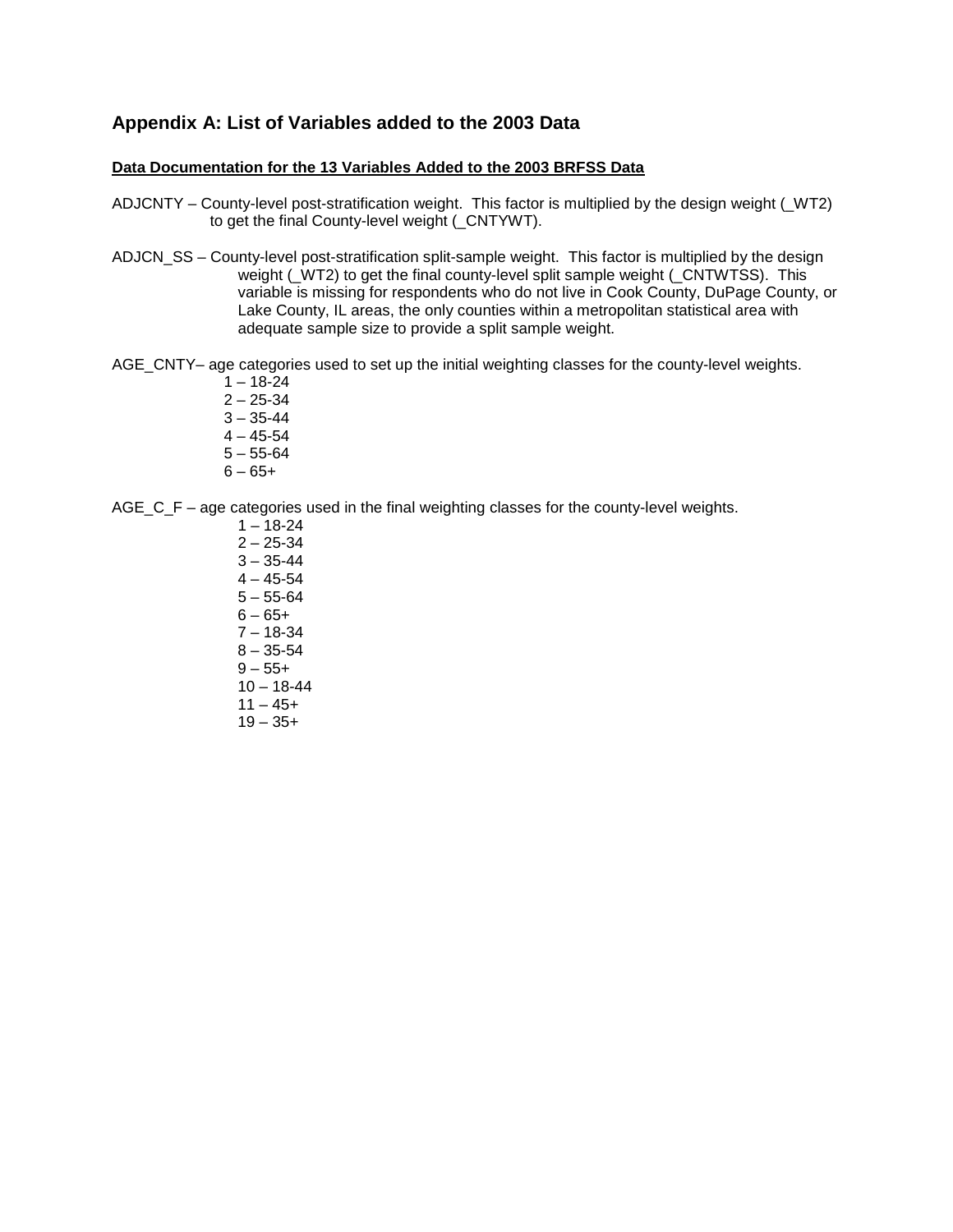- AGE\_CFSS age categories used in the final weighting classes for the split-sample county-level weights. This variable is missing for respondents who do not live in the Cook County, DuPage County, or Lake County, IL.
	- $1 18 24$
	- $2 25 34$
	- $3 35 44$
	- $4 45 54$
	- $5 55 64$
	- $6 65 +$
	- $7 18 34$
	- $9 55 +$
	- $10 18 44$  $11 - 45+$
	- $19 35+$
- RACE\_CNT race categories used to set up the initial weighting classes for the county-level weights. 0 – Race not used
	- 1 White, non-Hispanic
	- 2 Nonwhite or Hispanic
- RACE\_C\_F race categories used in the final weighting classes for the county-level weights.
	- 0 Race not used
	- 1 White, non-Hispanic
	- 2 Nonwhite or Hispanic
- RAC CFSS race categories used in the final weighting classes for the split-sample county-level weights. This variable is missing for respondents who do not live in the Cook County, DuPage County, or Lake County, IL.
	- 1 White, non-Hispanic
	- 2 Nonwhite or Hispanic
- SEX CNTY sex categories used to set up the initial and final weighting classes for the county-level weights (weight classes are never collapsed across sex).
	- $1 Male$
	- 2 Female
- \_CNTY FIPS county code of the county where the respondent lives. This variable is equivalent to CTYCODE, except for respondents with a CTYCODE of "777" or "999". The county code for these respondents was imputed based on information provided by BSB.
- \_CNTYNAM County name of the county where the respondent lives.
- \_CNTYWT the new county-level weight. This is the weight to use when generating county-level estimates for questions that were asked of the whole sample.
- \_CNTWTSS the new county-level weight for the split-sample questions. This is the weight to use when generating county-level estimates for the split-sample questions. This variable is missing for respondents who do not live in Cook County, DuPage County, or Lake County, IL.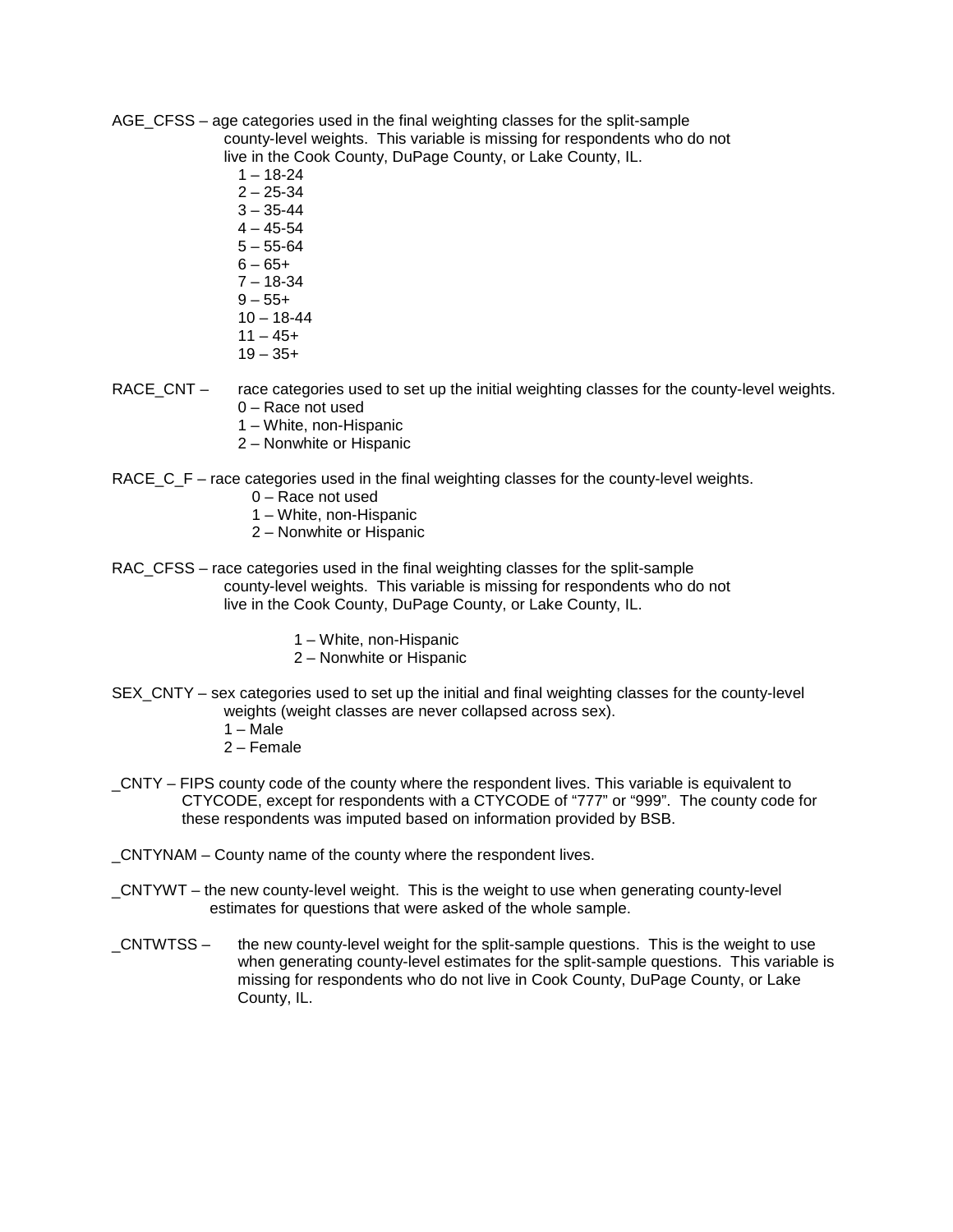### **Appendix B: List of the 153 counties that have COUNTY-level Weights in 2003 BRFSS Data Metropolitan/Micropolitan Statistical Area or Metropolitan Division Codes and Names**

| <b>State Name</b>    | <b>FIPS State</b> |                | FIPS County   County Name    |
|----------------------|-------------------|----------------|------------------------------|
| Alabama              | 1                 | 73             | Jefferson County             |
| Alaska               | $\overline{2}$    | 20             | Anchorage Municipality       |
| Alaska               | $\overline{2}$    | 90             | Fairbanks North Star Borough |
| Arizona              | 4                 | 13             | Maricopa County              |
| Arizona              | 4                 | 19             | Pima County                  |
| Arkansas             | 5                 | 119            | Pulaski County               |
| California           | 6                 | 37             | Los Angeles County           |
| Colorado             | 8                 | 1              | <b>Adams County</b>          |
| Colorado             | 8                 | 5              | <b>Arapahoe County</b>       |
| Colorado             | 8                 | 31             | Denver County                |
| Colorado             | 8                 | 59             | Jefferson County             |
| Connecticut          | 9                 | 1              | <b>Fairfield County</b>      |
| Connecticut          | 9                 | 3              | <b>Hartford County</b>       |
| Connecticut          | 9                 | $\overline{7}$ | <b>Middlesex County</b>      |
| Connecticut          | 9                 | 9              | New Haven County             |
| Connecticut          | 9                 | 13             | <b>Tolland County</b>        |
| Delaware             | 10                | 1              | <b>Kent County</b>           |
| Delaware             | 10                | 3              | New Castle County            |
| Delaware             | 10                | $\overline{5}$ | <b>Sussex County</b>         |
| District of Columbia | 11                | $\overline{1}$ | District of Columbia         |
| Georgia              | 13                | 89             | DeKalb County                |
| Georgia              | 13                | 121            | <b>Fulton County</b>         |
| Georgia              | 13                | 245            | <b>Richmond County</b>       |
| Hawaii               | 15                | 1              | Hawaii County                |
| Hawaii               | 15                | 3              | <b>Honolulu County</b>       |
| Hawaii               | 15                | 9              | Maui County                  |
| Idaho                | 16                | $\mathbf 1$    | Ada County                   |
| Idaho                | 16                | 27             | Canyon County                |
| Illinois             | 17                | 31             | Cook County                  |
| Illinois             | 17                | 43             | DuPage County                |
| Illinois             | 17                | 97             | Lake County                  |
| Indiana              | 18                | 89             | Lake County                  |
| Indiana              | 18                | 97             | <b>Marion County</b>         |
| lowa                 | 19                | 153            | Polk County                  |
| Kansas               | 20                | 91             | Johnson County               |
| Kansas               | 20                | 173            | Sedgwick County              |
| Kansas               | 20                | 177            | Shawnee County               |
| Kentucky             | 21                | 111            | Jefferson County             |
| Louisiana            | 22                | 17             | Caddo Parish                 |
| Louisiana            | 22                | 33             | East Baton Rouge Parish      |
| Louisiana            | 22                | 51             | Jefferson Parish             |
| Louisiana            | 22                | 71             | <b>Orleans Parish</b>        |
| Maine                | 23                | 5              | <b>Cumberland County</b>     |
| Maine                | 23                | 31             | <b>York County</b>           |
| Maryland             | 24                | 3              | Anne Arundel County          |
| Maryland             | 24                | 5              | <b>Baltimore County</b>      |
| Maryland             | 24                | 21             | <b>Frederick County</b>      |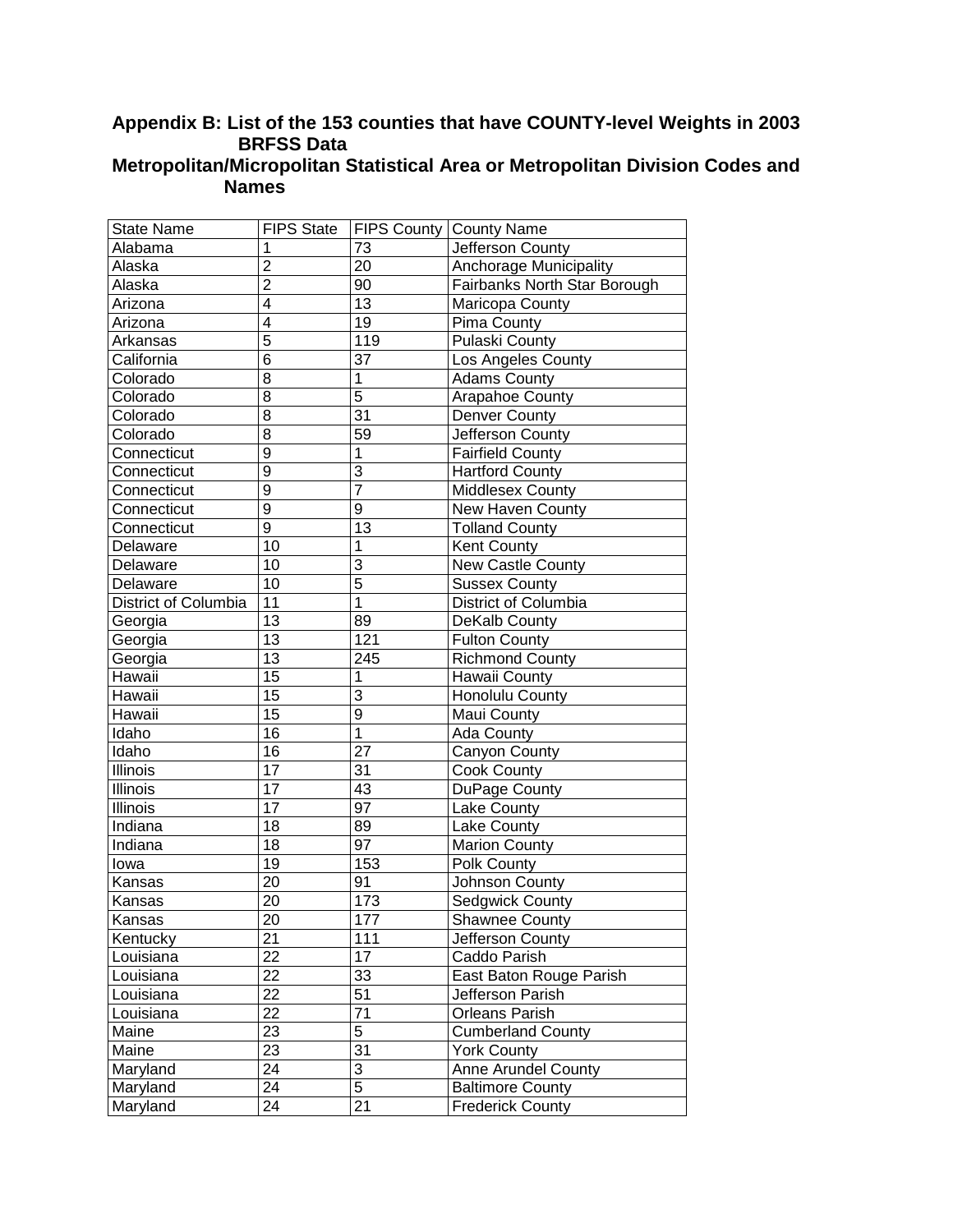| Maryland       | 24              | 31              | Montgomery County             |
|----------------|-----------------|-----------------|-------------------------------|
| Maryland       | 24              | 33              | <b>Prince George's County</b> |
| Maryland       | 24              | 510             | <b>Baltimore city</b>         |
| Massachusetts  | 25              | 5               | <b>Bristol County</b>         |
| Massachusetts  | 25              | 9               | <b>Essex County</b>           |
| Massachusetts  | 25              | 13              | Hampden County                |
| Massachusetts  | 25              | 17              | Middlesex County              |
| Massachusetts  | 25              | 21              | Norfolk County                |
| Massachusetts  | 25              | 23              | <b>Plymouth County</b>        |
| Massachusetts  | 25              | 25              | <b>Suffolk County</b>         |
| Massachusetts  | 25              | 27              | <b>Worcester County</b>       |
| Michigan       | 26              | 125             | Oakland County                |
| Michigan       | 26              | 163             | <b>Wayne County</b>           |
| Minnesota      | 27              | 37              | Dakota County                 |
| Minnesota      | $\overline{27}$ | 53              | <b>Hennepin County</b>        |
| Minnesota      | 27              | 123             | Ramsey County                 |
| Mississippi    | 28              | 49              | <b>Hinds County</b>           |
| Missouri       | 29              | 95              | Jackson County                |
| Missouri       | 29              | 189             | St. Louis County              |
| Nebraska       | $\overline{31}$ | $5\overline{5}$ | Douglas County                |
| Nebraska       | $\overline{31}$ | 109             | Lancaster County              |
| Nebraska       | $\overline{31}$ | 153             | <b>Sarpy County</b>           |
| Nevada         | $\overline{32}$ | 3               | <b>Clark County</b>           |
| Nevada         | $\overline{32}$ | 31              | <b>Washoe County</b>          |
| New Hampshire  | 33              | 9               | <b>Grafton County</b>         |
| New Hampshire  | 33              | 11              | <b>Hillsborough County</b>    |
| New Hampshire  | 33              | 13              | <b>Merrimack County</b>       |
| New Hampshire  | 33              | 15              | Rockingham County             |
| New Hampshire  | 33              | 17              | <b>Strafford County</b>       |
| New Jersey     | $\overline{34}$ | 3               | Bergen County                 |
| New Jersey     | $\overline{34}$ | $\overline{5}$  | <b>Burlington County</b>      |
| New Jersey     | $\overline{34}$ | $\overline{7}$  | Camden County                 |
| New Jersey     | $\overline{34}$ | 13              | <b>Essex County</b>           |
| New Jersey     | $\overline{34}$ | 15              | <b>Gloucester County</b>      |
| New Jersey     | $\overline{34}$ | 17              | <b>Hudson County</b>          |
| New Jersey     | $\overline{34}$ | 21              | <b>Mercer County</b>          |
| New Jersey     | 34              | 23              | Middlesex County              |
| New Jersey     | $\overline{34}$ | $\overline{25}$ | Monmouth County               |
| New Jersey     | 34              | 27              | Morris County                 |
| New Jersey     | 34              | 29              | Ocean County                  |
| New Jersey     | 34              | 31              | Passaic County                |
| New Jersey     | 34              | 35              | Somerset County               |
| New Jersey     | 34              | 39              | <b>Union County</b>           |
| New Mexico     | 35              | 1               | <b>Bernalillo County</b>      |
| New Mexico     | 35              | 13              | Dona Ana County               |
| New Mexico     | 35              | 43              | Sandoval County               |
| New York       | 36              | 47              | <b>Kings County</b>           |
| New York       | 36              | 59              | Nassau County                 |
| New York       | 36              | 61              | New York County               |
| New York       | 36              | 81              | Queens County                 |
| New York       | 36              | 103             | <b>Suffolk County</b>         |
| New York       | 36              | 119             | <b>Westchester County</b>     |
| North Carolina | 37              | 21              | <b>Buncombe County</b>        |
|                |                 |                 |                               |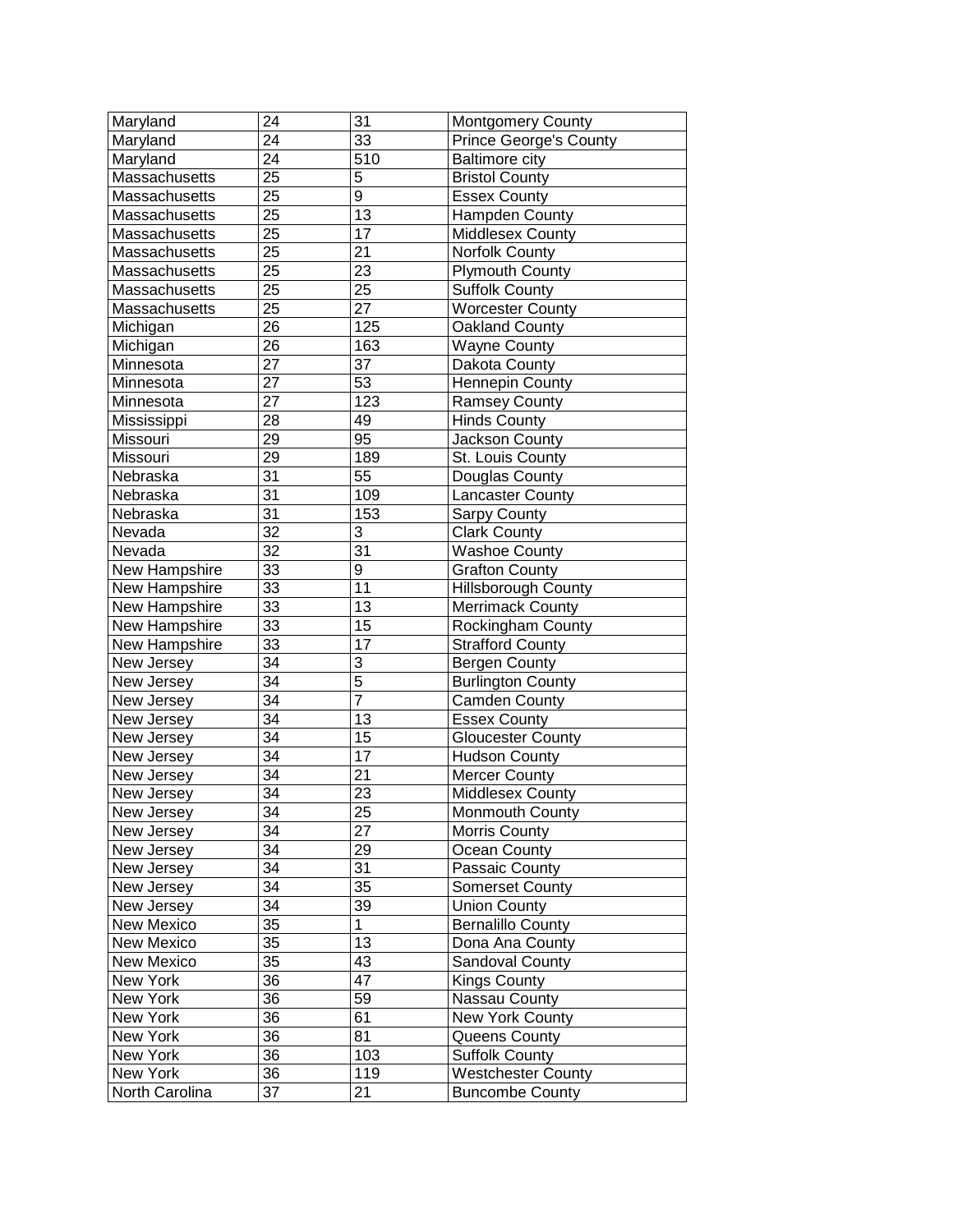| North Carolina | 37              | 81              | <b>Guilford County</b>   |
|----------------|-----------------|-----------------|--------------------------|
| North Carolina | $\overline{37}$ | 119             | Mecklenburg County       |
| North Carolina | $\overline{37}$ | 135             | <b>Orange County</b>     |
| North Carolina | $\overline{37}$ | 183             | <b>Wake County</b>       |
| North Dakota   | $\overline{38}$ | $\overline{17}$ | <b>Cass County</b>       |
| Ohio           | $\overline{39}$ | 35              | Cuyahoga County          |
| Ohio           | $\overline{39}$ | 49              | Franklin County          |
| Ohio           | $\overline{39}$ | 61              | Hamilton County          |
| Ohio           | $\overline{39}$ | 93              | Lorain County            |
| Oklahoma       | 40              | $\overline{27}$ | Cleveland County         |
| Oklahoma       | 40              | 109             | Oklahoma County          |
| Oklahoma       | 40              | 143             | <b>Tulsa County</b>      |
| Oregon         | $\overline{41}$ | $\overline{5}$  | <b>Clackamas County</b>  |
| Oregon         | 41              | $\overline{51}$ | Multnomah County         |
| Oregon         | 41              | 67              | Washington County        |
| Pennsylvania   | $\overline{42}$ | $\overline{3}$  | <b>Allegheny County</b>  |
| Pennsylvania   | $\overline{42}$ | 101             | Philadelphia County      |
| Rhode Island   | 44              | 3               | Kent County              |
| Rhode Island   | $\overline{44}$ | $\overline{5}$  | <b>Newport County</b>    |
| Rhode Island   | $\overline{44}$ | $\overline{7}$  | <b>Providence County</b> |
| Rhode Island   | 44              | $\overline{9}$  | <b>Washington County</b> |
| South Carolina | 45              | 19              | <b>Charleston County</b> |
| South Carolina | 45              | 45              | <b>Greenville County</b> |
| South Carolina | 45              | 63              | Lexington County         |
| South Carolina | 45              | $\overline{79}$ | <b>Richland County</b>   |
| South Carolina | 45              | 91              | <b>York County</b>       |
| South Dakota   | 46              | 99              | Minnehaha County         |
| South Dakota   | 46              | 103             | Pennington County        |
| Tennessee      | $\overline{47}$ | 157             | <b>Shelby County</b>     |
| Texas          | 48              | 113             | Dallas County            |
| Texas          | 48              | 201             | Harris County            |
| Utah           | 49              | $\overline{35}$ | Salt Lake County         |
| Utah           | 49              | 43              | <b>Summit County</b>     |
| Utah           | 49              | 45              | <b>Tooele County</b>     |
| Utah           | 49              | $\overline{57}$ | <b>Weber County</b>      |
| Vermont        | 50              | $\overline{7}$  | Chittenden County        |
| Vermont        | $\overline{50}$ | 11              | <b>Franklin County</b>   |
| Vermont        | 50              | $\overline{27}$ | <b>Windsor County</b>    |
| Washington     | 53              | $\overline{5}$  | <b>Benton County</b>     |
| Washington     | 53              | 7               | <b>Chelan County</b>     |
| Washington     | 53              | 11              | <b>Clark County</b>      |
| Washington     | 53              | 21              | <b>Franklin County</b>   |
| Washington     | 53              | 33              | King County              |
| Washington     | 53              | 35              | <b>Kitsap County</b>     |
| Washington     | 53              | $5\overline{3}$ | <b>Pierce County</b>     |
| Washington     | 53              | 61              | Snohomish County         |
| Washington     | 53              | 63              | Spokane County           |
| Washington     | 53              | 67              | <b>Thurston County</b>   |
| Washington     | 53              | 77              | Yakima County            |
| West Virginia  | 54              | 39              | Kanawha County           |
| Wisconsin      | $\overline{55}$ | 79              | Milwaukee County         |
| Wyoming        | 56              | 21              | Laramie County           |
| Wyoming        | 56              | 25              | Natrona County           |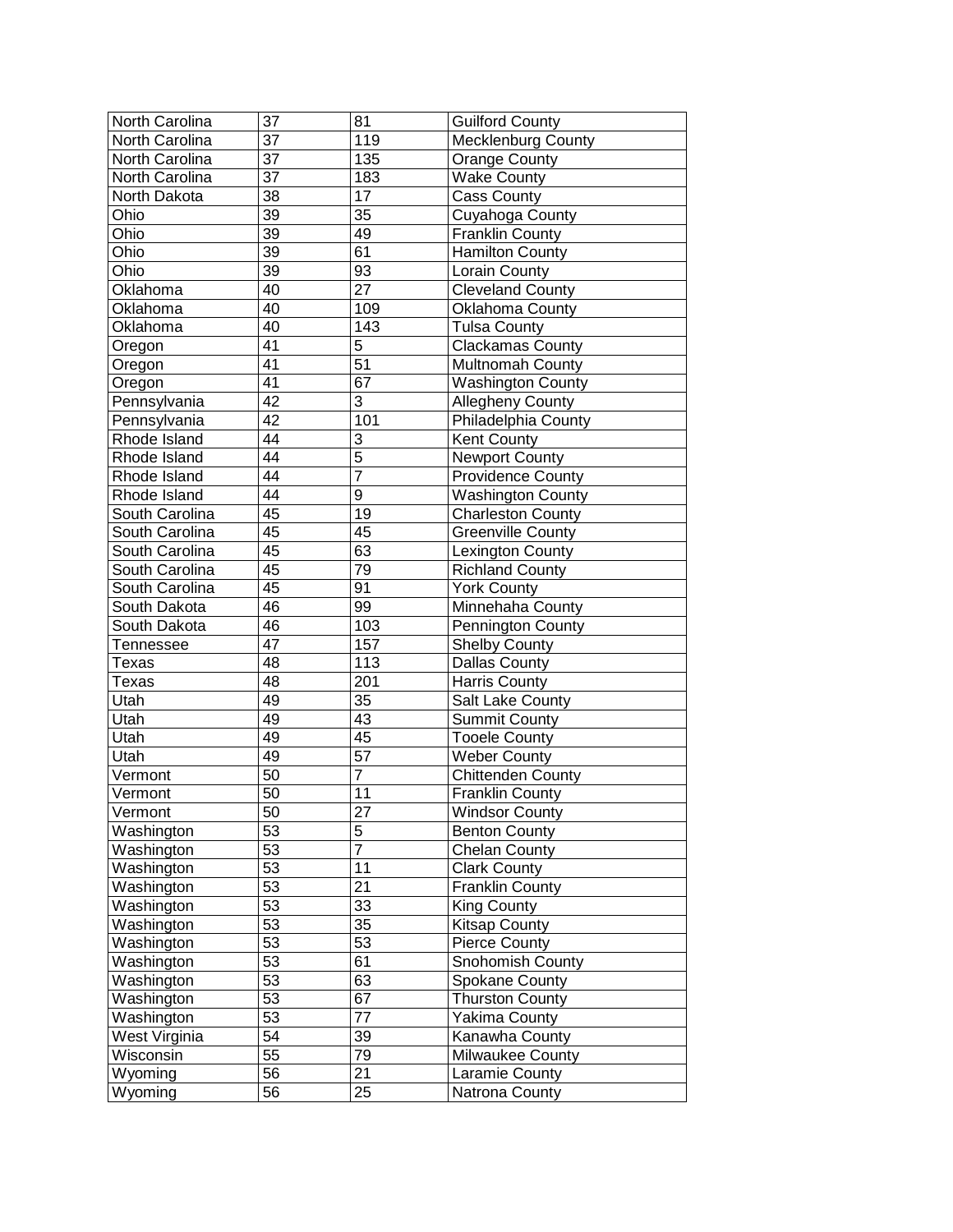## **Appendix C: Weight Class Collapsing Rules**

#### **County-level Weighting Methodology**

Respondents were assigned to a county on the basis of their FIPS county codes. Missing county codes were imputed from a value included in the purchased telephone sample that represents the county most likely associated with the telephone number before the respondent identifies a county during data collection.

All respondents in counties were then assigned to age, race, and sex categories. If a respondent's age was missing, it was imputed by using the variable **IMPAGE** available in the BRFSS public-use 2003 data file. If a respondent's race was missing, it was imputed by using the majority race for the county in which the respondent lives. The six age categories were 18-24, 25-34, 35-44, 45-54, 55-64, and 65+. The two race categories were White, non-Hispanic, and Nonwhite or Hispanic.

Within each county, respondents were assigned to weighting classes on the basis of the age, race, and sex categories described above. Some states do not use race in post-stratification. For the county in states that do not use race, only the age and sex groups were used to set up weighting classes. For the county in states that do use race, all three groups were used to set up weighting classes. Thus, the counties that use race had 24 initial weighting classes and counties that do not use race had 12 initial weighting classes.

Weighting classes with fewer than 19 sample members were collapsed in accordance with the following rules:

- **1.** For those counties that used race in post-stratification, the race categories within a sex category collapse if at least 80% of the age categories in that race /sex cross-classification (*i.e.* 5 out of 6 the age categories) have fewer than 19 members. In counties that used race to create the initial weighting classes, the number of weighting classes was thus reduced from 24 to 12 if race was collapsed for both sexes and from 24 to 18 if race was collapsed for only one sex.
- **2.** Collapse the two youngest age categories in any age/sex or age/sex/race weighing class if either contains fewer than 19 members. Do the same for the two middle and the two oldest age categories in each remaining weighting class.
- **3.** If either of the age/sex or age/sex/race categories have fewer than 19 members, then the age categories were collapsed until there were 19 members in some combination of the age categories listed in the variable AGE\_C\_F.
- **4.** Do not collapse weighting classes across sex.
- **5.** Do not include a county in the reweighting that still has weighting classes with fewer than 19 sample members after all collapsing rules have been applied. These counties will be excluded from the 2003 SMART BRFSS.

There were 105 MMSA that had at least 500 respondents in the 2003 BRFSS and at least 19 sample members in all final weighting classes. There are 153 counties within the 105 MMSA that had at least 19 sample members in all final weighting classes. See Appendix B in the Data Documentation for a list of these counties. Only the respondents in these counties were given a county-level weight. To calculate the new county-level weight, we applied a post-stratification adjustment factor to the design weight (\_WT2) and created the adjustment factor by taking the ratio of the total population over the sum of the design weights for each weighting class within each county. The new county-level weight (\_CNTYWT) should be used to generate estimates in these 153 counties.

Example SUDAAN Code: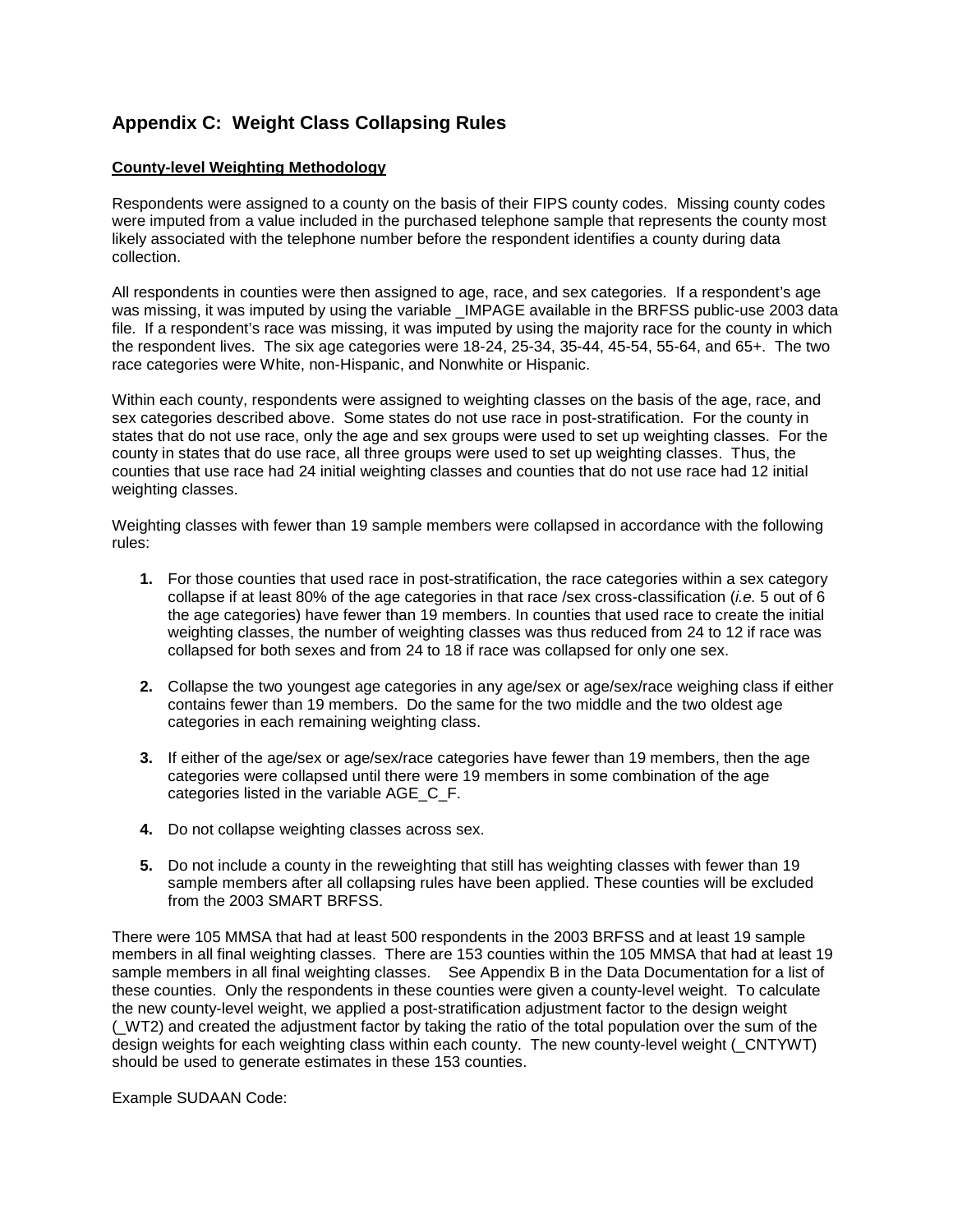For example, to estimate for DeKalb County, GA (\_STATE=13, \_CNTY=89). The following SAS/SUDAAN code that could be used to do this:

data xxxx; set yyyy;

if ( $STATE=13$  &  $CNTY=89$ ) then DUMMY=1; run;

proc sort data=xxxx; by \_STSTR SEQNO; run;

proc descript data=xxxx filetype=sas design=wr; nest STSTR SEQNO / missunit; weight CNTYWT; subpopn DUMMY=1 / name="DeKalb County, GA"; var (your analysis variable); catlevel (the level of your analysis variable for which you want an estimate); run;

#### **County-Level Split-Sample Weighting Methodology**

In 2003, Illinois used a split sample. This means they divided their sample in half to ask two different versions of their questionnaire. One version of their questionnaire was asked of half the sample and the second version was asked of the other half of the sample. The \_CNTYWT is appropriate to use for analysis of the questions asked on both versions of their questionnaire. An additional weight was created to use with questions that were asked on only one version of their questionnaire. The county-level splitsample weight (\_CNTWTSS) was created using the same methodology described in this document. The only difference was that respondents in the Illinois counties were separated according to what questionnaire version they received. Weighting classes were created for each questionnaire version within each county. Adjustment factors were applied to the design weight (\_WT2) that forced the sum of the weights for each half of the sample to sum to population totals. Cook County, DuPage County and Lake County, IL was the only counties with adequate split-sample sizes to provide county-level splitsample weight.

Example SUDAAN Code:

For example, suppose we want an estimate for a split-sample question for Cook County, IL (\_STATE=17, \_CNTY=31). Assume the question comes from questionnaire version 1 (\_QSTVER). Here's SAS/SUDAAN code that could be used to do this:

data xxxx; set yyyy;

if  $($ \_STATE=17 & \_CNTY=31 & \_QSTVER=1) then DUMMY = 1; run;

proc sort data=xxxx; by \_STSTR SEQNO; run;

proc descript data=xxxx filetype=sas design=wr; nest \_STSTR SEQNO / missunit; weight \_CNTWTSS;